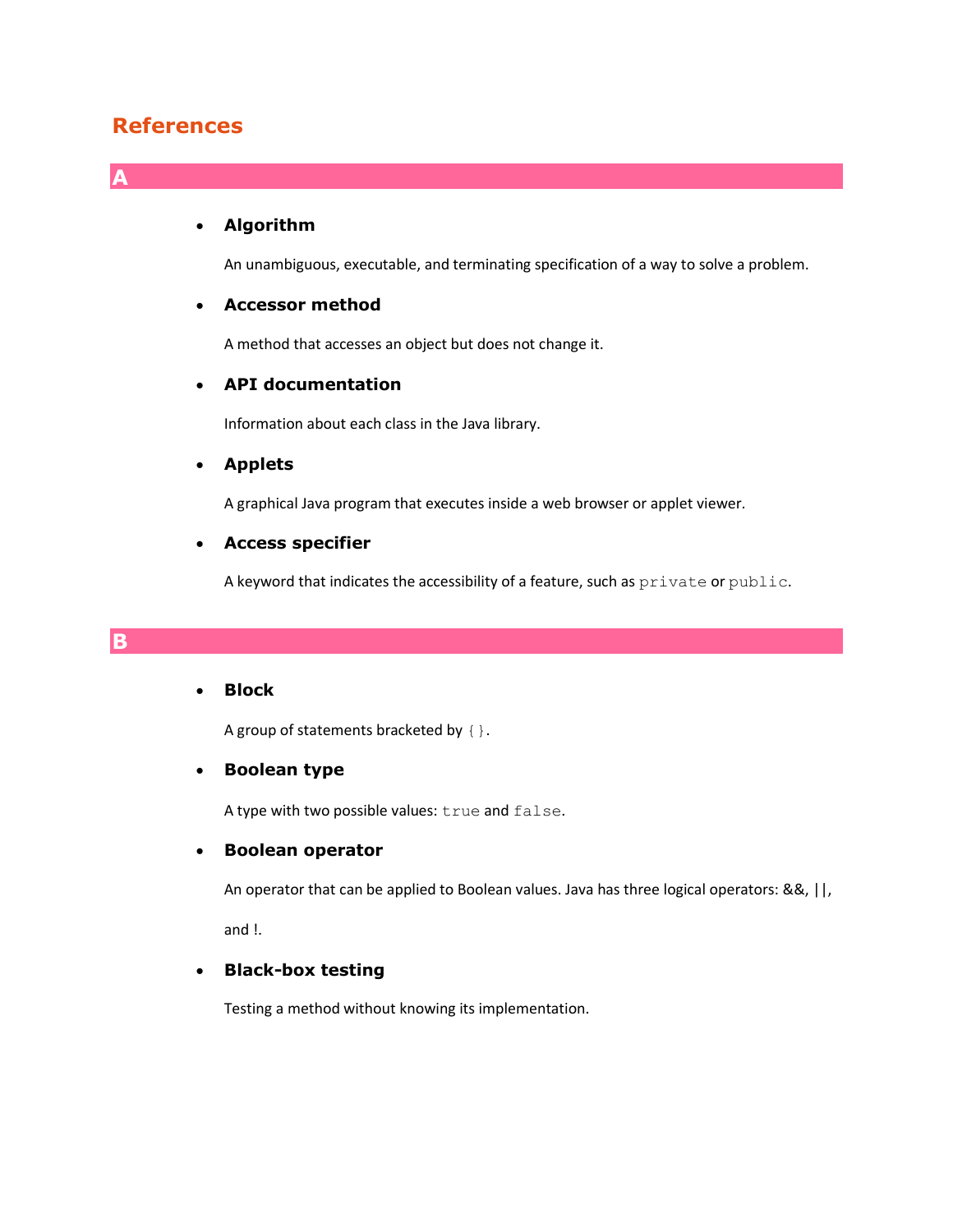## **Breakpoint**

A program that lets a user run another program one or a few steps at a time, stop execution,

and inspect the variables in order to analyze it for bugs.

# **C**

## **Cast**

Explicitly converting a value from one type to a different type. For example, the cast from a floatingpoint number  $x$  to an integer is expressed in Java by the cast notation  $(int) x$ .

## **Central processing unit (CPU)**

The part of a computer that executes the machine instructions.

## **Compiler**

A program that translates code in a high-level language (such as Java) to machine instructions (such

as byte code for the Java virtual machine).

## **Class**

A programmer-defined data type.

## **Comment**

An explanation to help the human reader understand a section of a program; ignored by the

compiler.

## **Component**

A building block for a graphical user interface, such as a button or a text field. User-interface

components are used to present information to the user and allow the user to enter information to

the program.

## **Case sensitive**

Distinguishing upper- and lowercase characters.

## **Compile-time error**

An error that is detected when a program is compiled.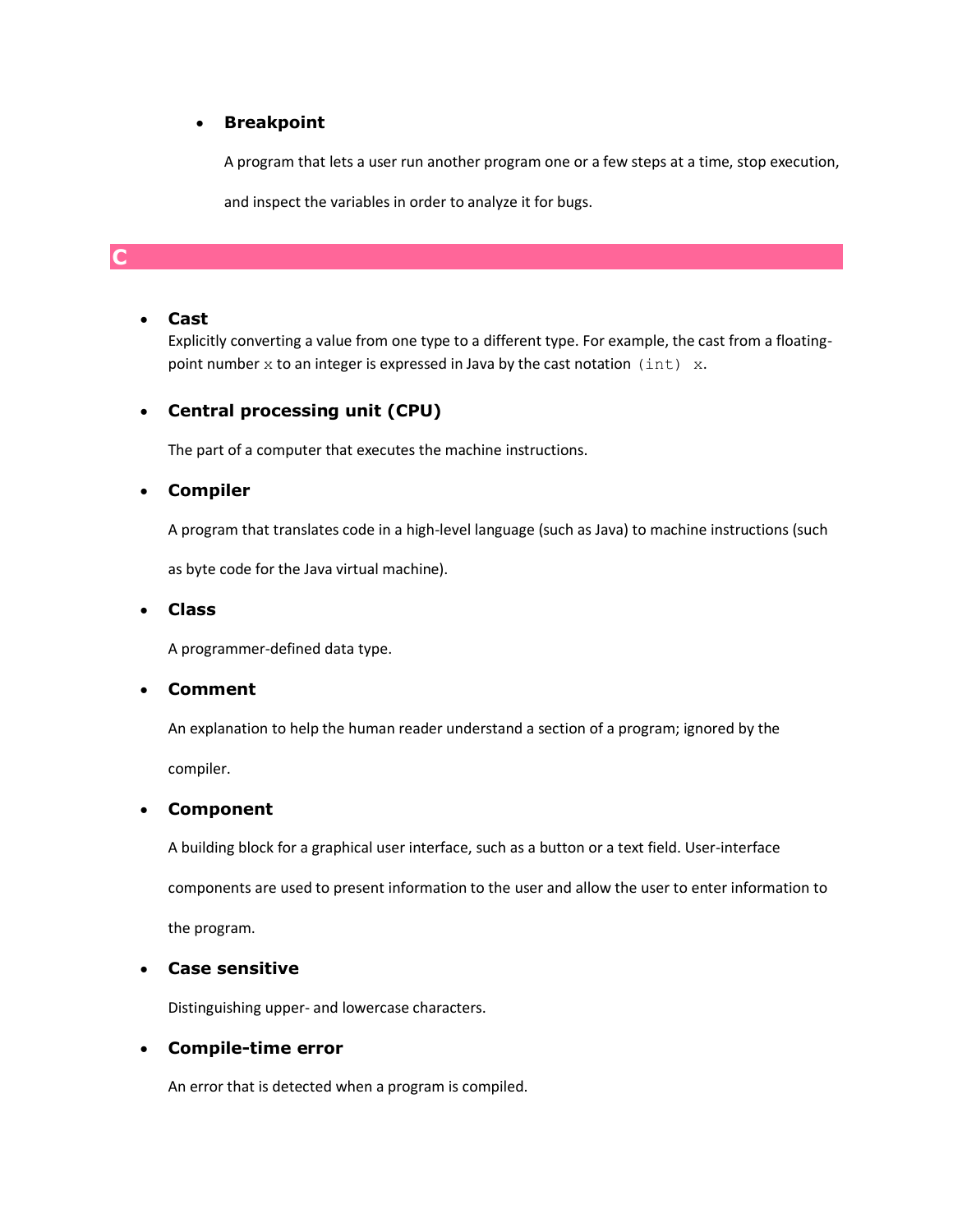## **Construction**

Setting a newly allocated object to an initial state.

## **Constructors**

A method that initializes a newly instantiated object.

## **Constants**

A value that cannot be changed by a program. In Java, constants are defined with the reserved word final.

## **Concatenation**

Placing one string after another to form a new string.

## **Code coverage**

A measure of the amount of source code that has been executed during testing.

# **D**

## **Directories**

A structure on a disk that can hold files or other directories; also called a folder.

## **Debuggers**

A program that lets a user run another program one or a few steps at a time, stop execution, and

inspect the variables in order to analyze it for bugs.

## **Documentation comments**

A comment in a source file that can be automatically extracted into the program documentation by a

program such asjavadoc.

## **E**

## **Explicit parameter**

A parameter of a method other than the object on which the method is invoked.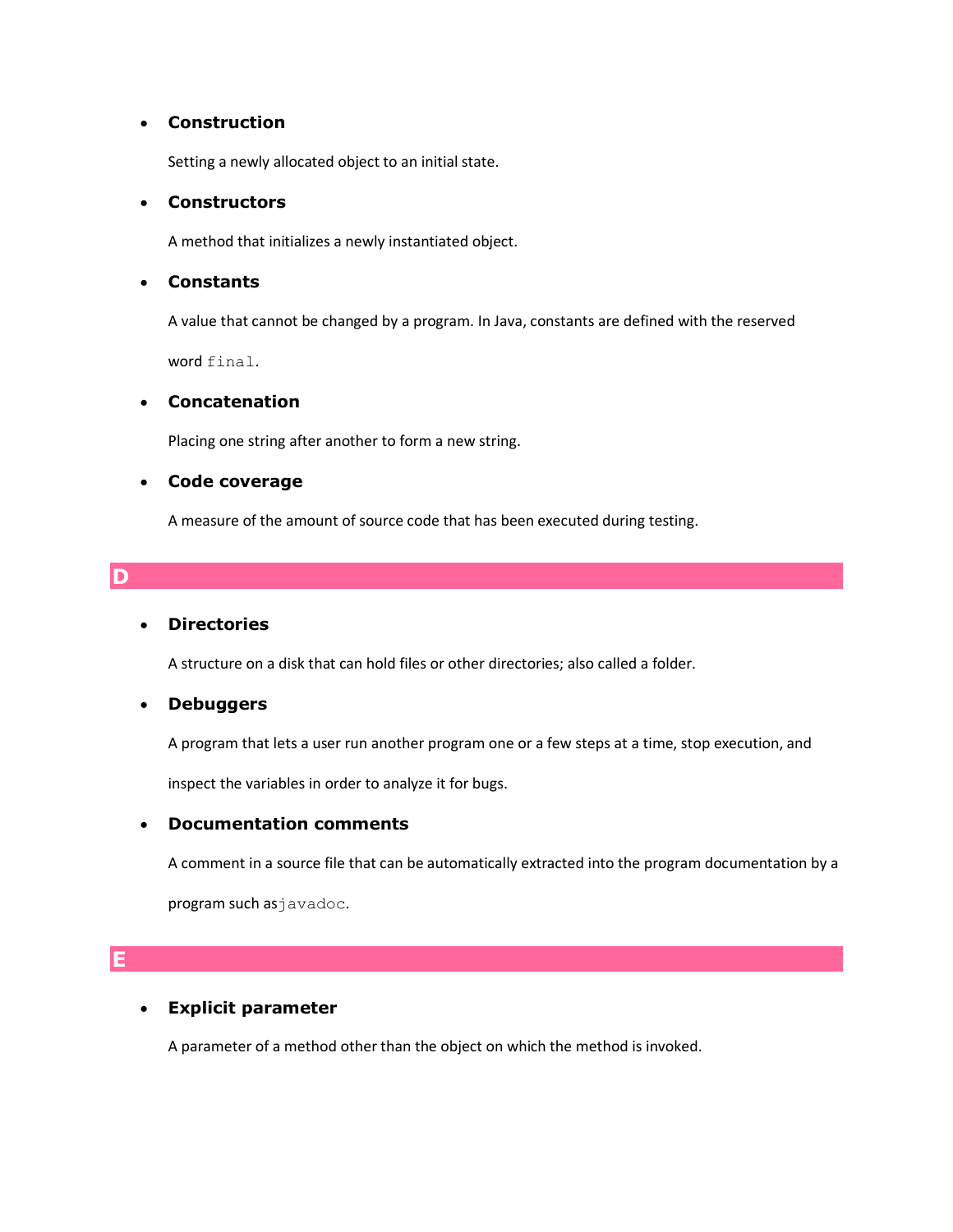#### **Encapsulation**

The hiding of implementation details.

#### **Enumeration types**

A type with a finite number of values, each of which has its own symbolic name.

## **Floating-point numbers**

A number that can have a fractional part.

#### **Frame**

A window with a border and a title bar.

#### **G**

**I**

**F**

## **Garbage collector**

Automatic reclamation of memory occupied by objects that are no longer referenced.

# **H**

## **Integers**

A number that cannot have a fractional part.

## **Implicit parameter**

The object on which a method is invoked. For example, in the call  $x.f(y)$ , the object  $x$  is the

implicit parameter of the method  $f$ .

## **Inner class**

A class that is defined inside another class.

## **Instance variables**

A variable defined in a class for which every object of the class has its own value.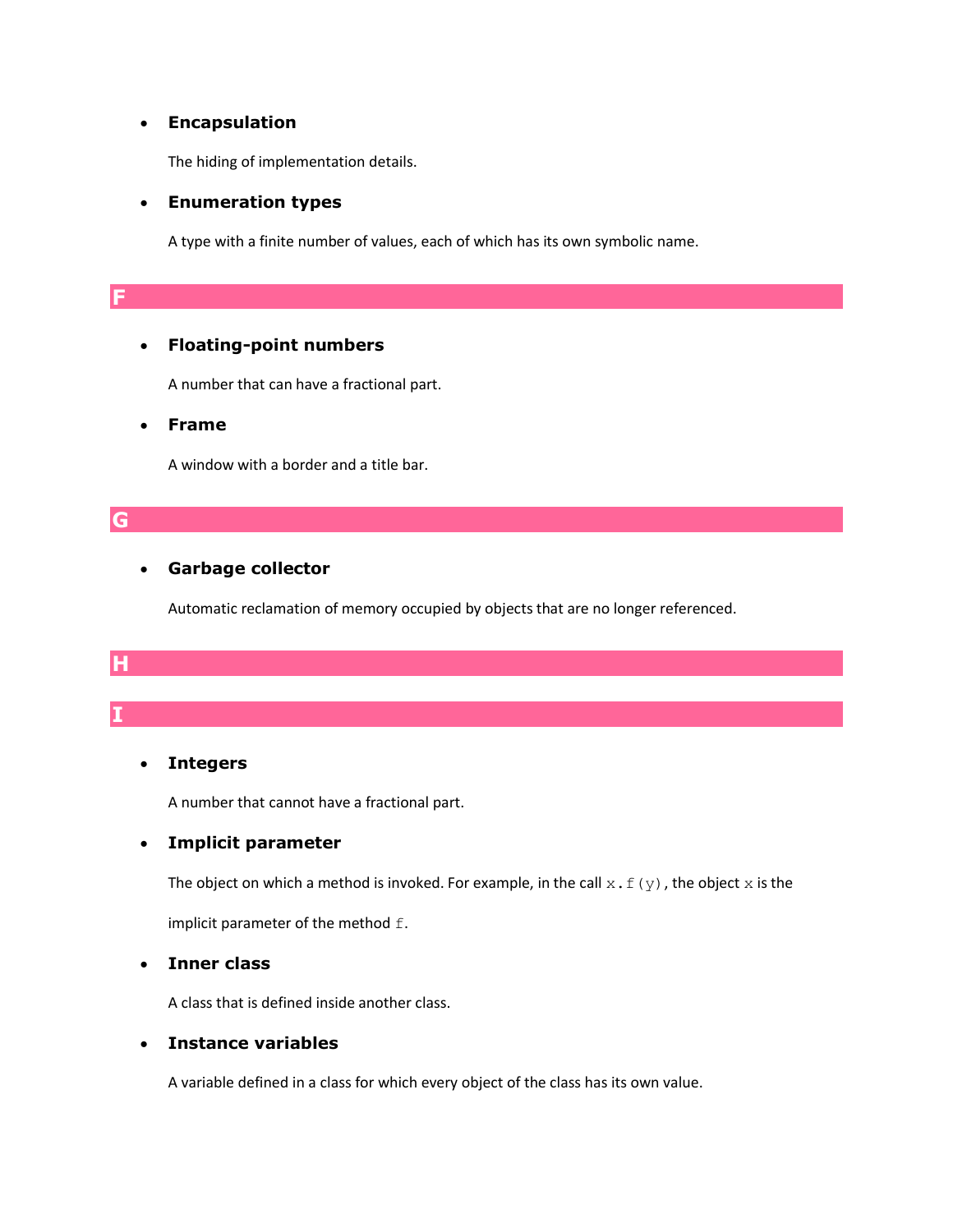# **Initialization**

Setting a variable to a well-defined value when it is created.



## **Library**

A set of precompiled classes that can be included in programs.

## **Local variable**

A variable whose scope is a block.

#### **Loop invariant**

A statement about the program state that is preserved when the statements in the loop are

executed once.

## **M**

## **Method**

A sequence of statements that has a name, may have formal parameters, and may return a value. A

method can be invoked any number of times, with different values for its parameters.

## **Mutator method**

A method that changes the state of an object.

## **N**

## **Number literal**

A constant value in a program this is explicitly written as a number, such as -2 or 6.02214115E23.

## **Nested**

A loop that is contained in another loop.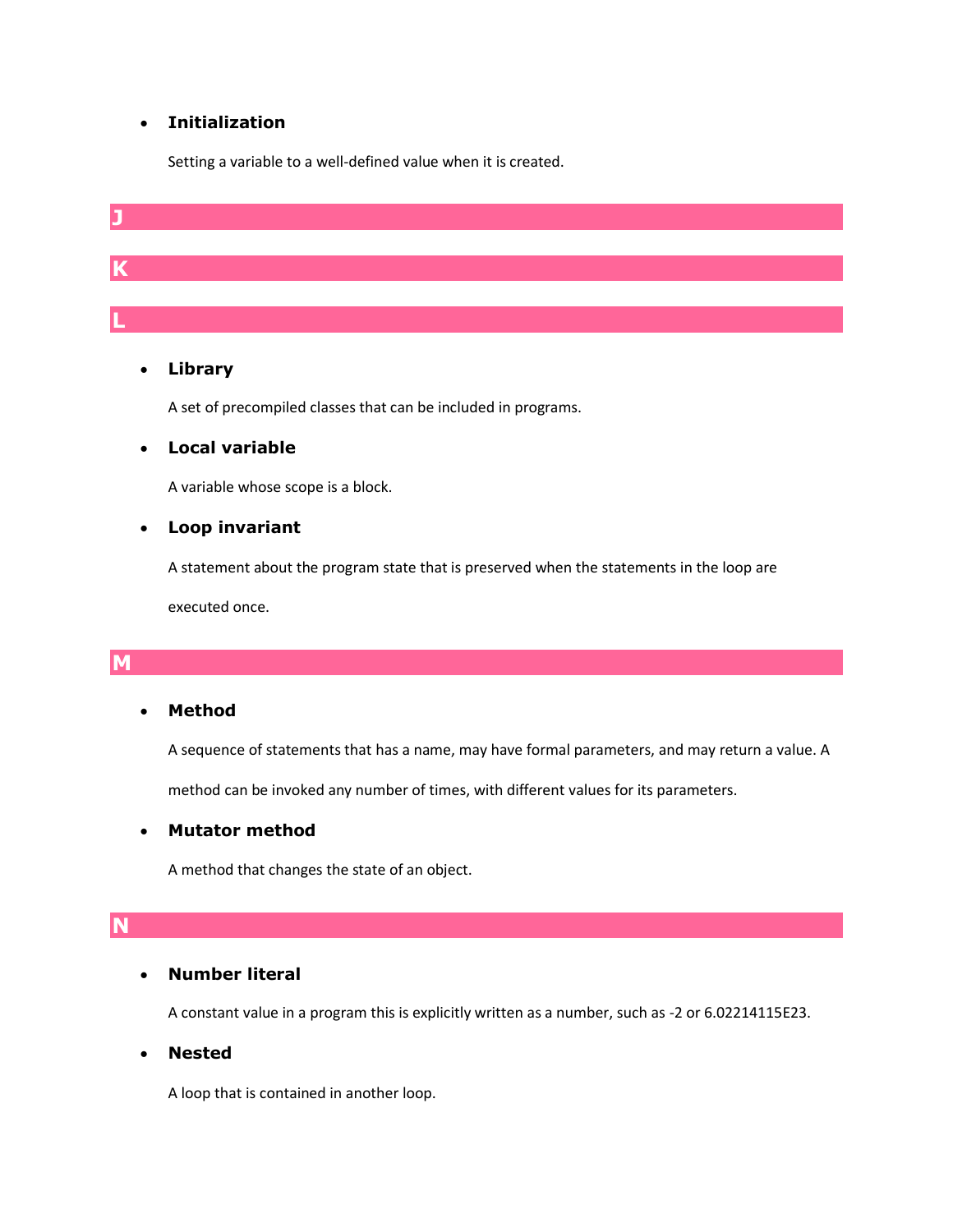#### **Object**

A value of a class type.

#### **Overloaded**

Giving more than one meaning to a method name.

### **Object reference**

A value that denotes the location of an object in memory. In Java, a variable whose type is a class

contains a reference to an object of that class.

#### **P**

#### **Parameter**

An item of information that is specified to a method when the method is called. For example, in the

call System.out.println("Hello, World!"), the parameters are the implicit

parameter System.out and the explicit parameter "Hello, World!".

## **Pseudocode**

A high-level description of the actions of a program or algorithm, using a mixture of English and

informal programming language syntax.

#### **Primitive types**

In Java, a number type or boolean.

#### **Packages**

A collection of related classes. The import statement is used to access one or more classes in a package.

## **Parameter variables**

A variable of a method that is initialized with a parameter value when the method is called.

#### **O**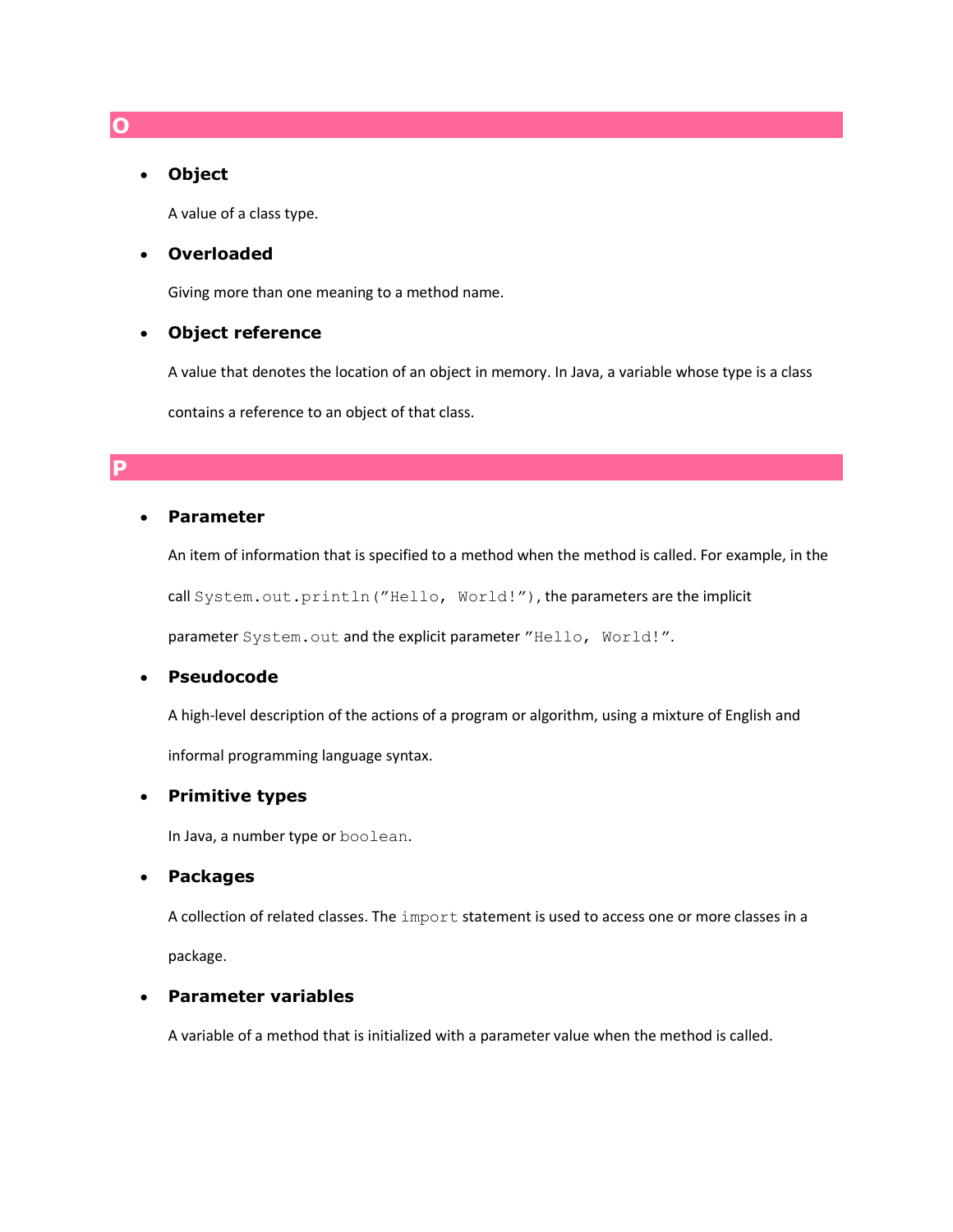## **Public interface**

The features (methods, fields, and nested types) of a class that are accessible to all clients.

## **Prompt**

A string that tells the user to provide input.

## **Predicate method**

A method that returns a Boolean value.

## **Pseudorandom numbers**

A number that appears to be random but is generated by a mathematical formula.

# **Q**

# **R**

## **Run-time error**

An error in a syntactically correct program that causes it to act differently from its specification.

## **Reserved words**

A word that has a special meaning in a programming language and therefore cannot be used as a

name by the programmer.

## **Relational operator**

An operator that compares two values, yielding a Boolean result.

## **S**

## **Statements**

A syntactical unit in a program. In Java a statement is either a simple statement, a compound statement, or a block.

**String**

A sequence of characters.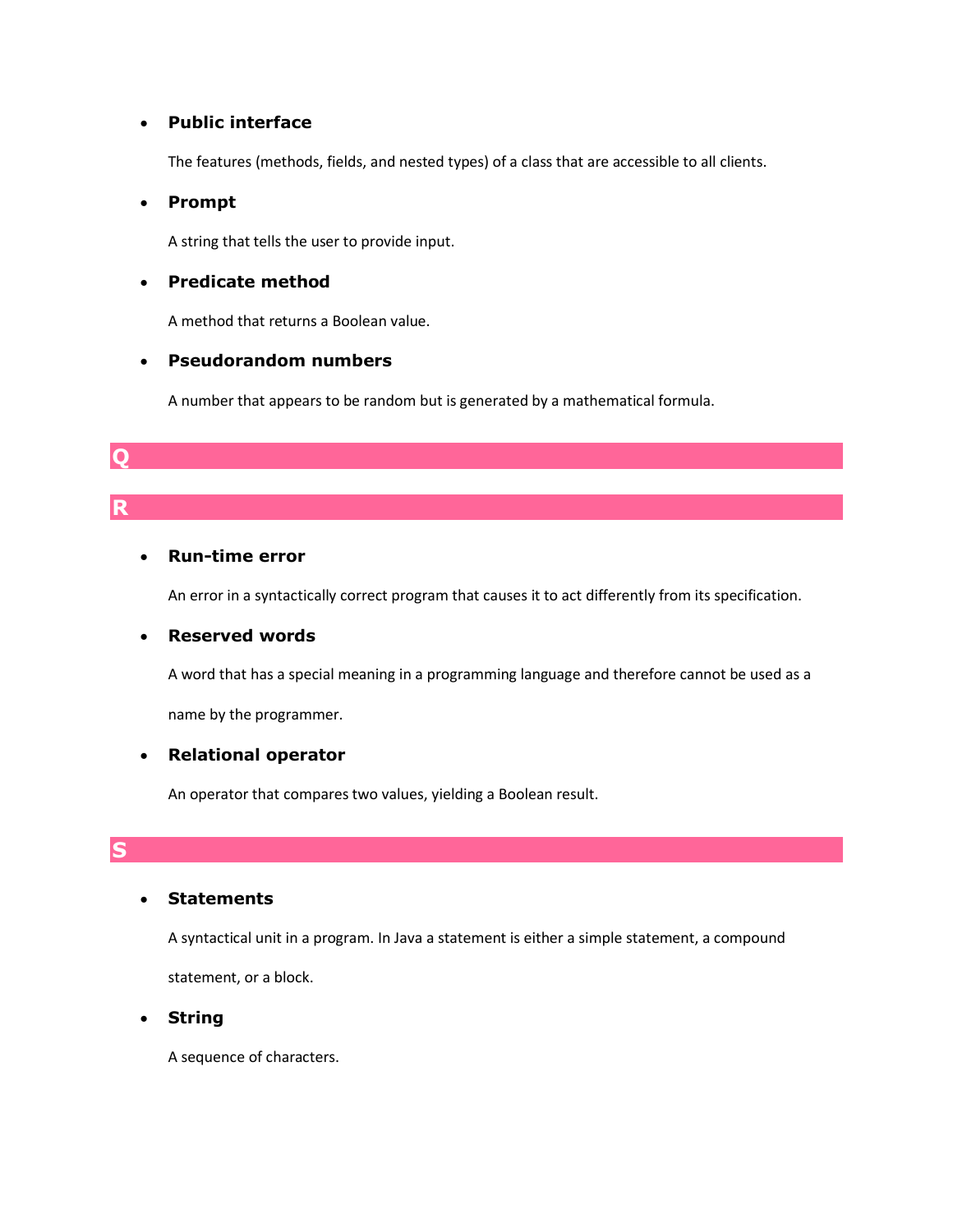## **Source code**

Instructions in a programming language that need to be translated before execution on a computer.

#### **Side effect**

An effect of a method other than returning a value.

### **Symmetric**

Bounds that include the starting index and the ending index.

## **Sentinel**

A value in input that is not to be used as an actual input value but to signal the end of input.

## **Type**

A named set of values and the operations that can be carried out with them.

## **U**

**T**

## **Unit testing**

A test of a method by itself, isolated from the remainder of the program.

**V**

## **Variables**

A symbol in a program that identifies a storage location that can hold different values.

## **W**

#### **White space**

Any sequence of only space, tab, and newline characters.

## **White-box testing**

Testing methods by taking their implementations into account, in contrast to black-box testing; for